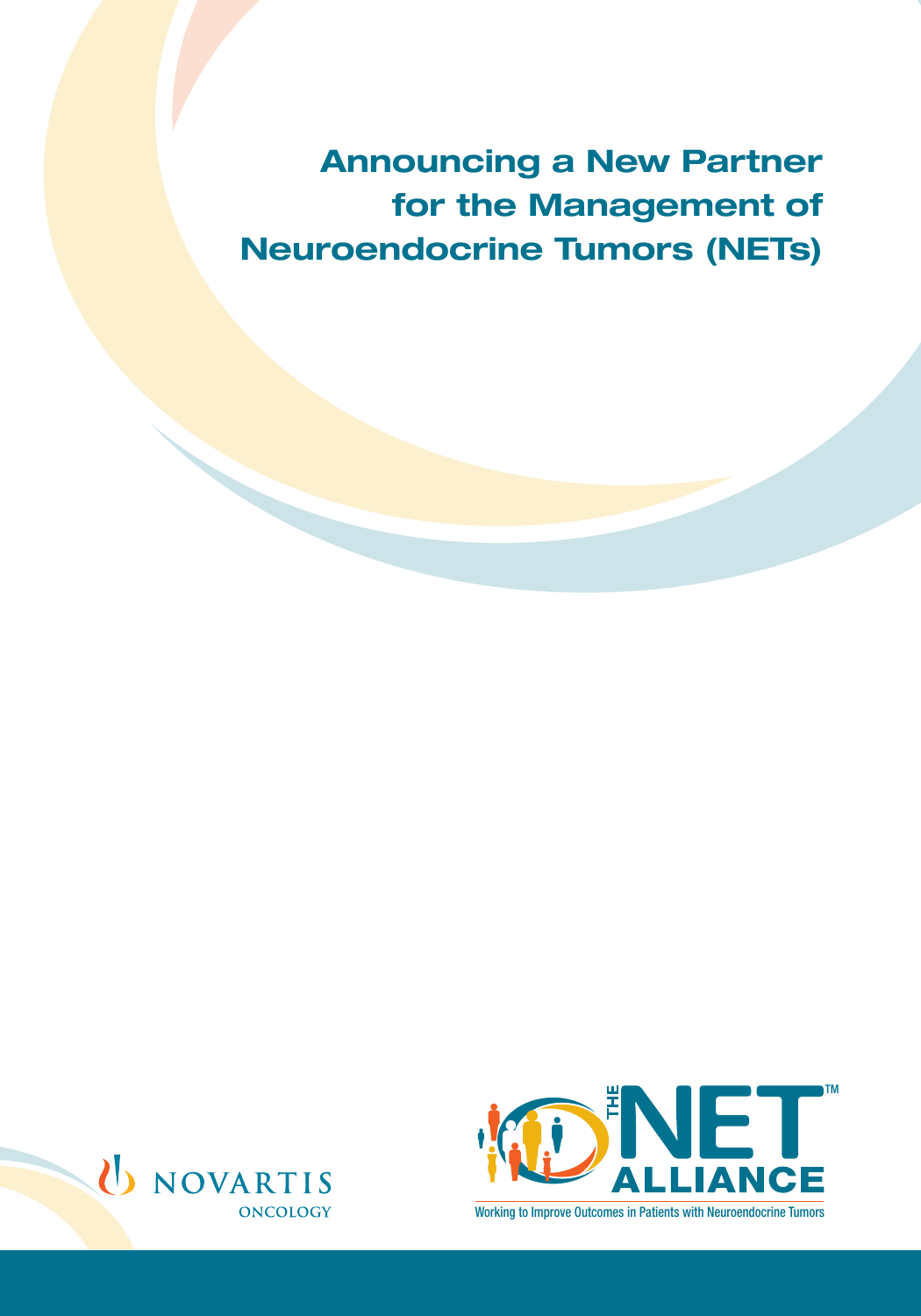# Because Neuroendocrine Tumors (NETs) Are Often Overlooked…

#### A serious condition that can be hard to recognize

- Because the symptoms of NETs are frequently vague and nonspecific, they are usually diagnosed late in the course of the disease $1,2$
- Median survival is only 33 months for patients with metastatic well- or moderately differentiated NETs<sup>3</sup>

#### A relatively uncommon cancer with little public support

- The incidence of NETs in different populations ranges from 3 per 100,000 to more than 6 per 100,000 and appears to be rising dramatically  $3,4$
- Although the incidence of NETs is more than double that of pancreatic cancer,<sup>3</sup> it receives far less research support (*figure*) 5



Research funding in billions of US dollars from the National Institutes of Health for 11 malignancies from 1994 through 2002.<sup>5</sup>

Adapted with permission from Modlin IM et al. *J Natl Cancer Inst.* 2008;100(18):1287.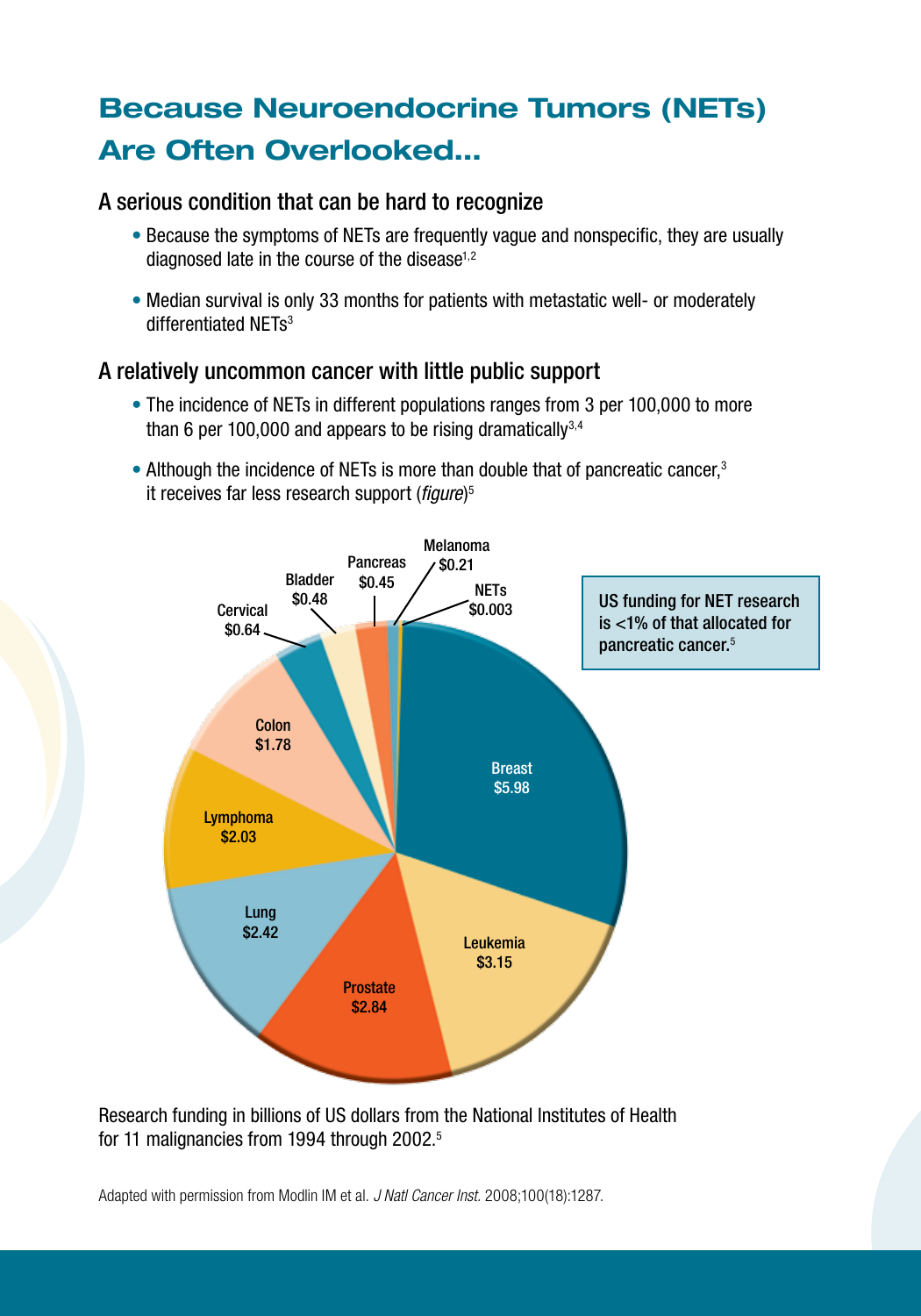### Novartis Introduces The NET Alliance

The NET Alliance vision: Working to transform the management of NETs to the benefit of patients and HCPs



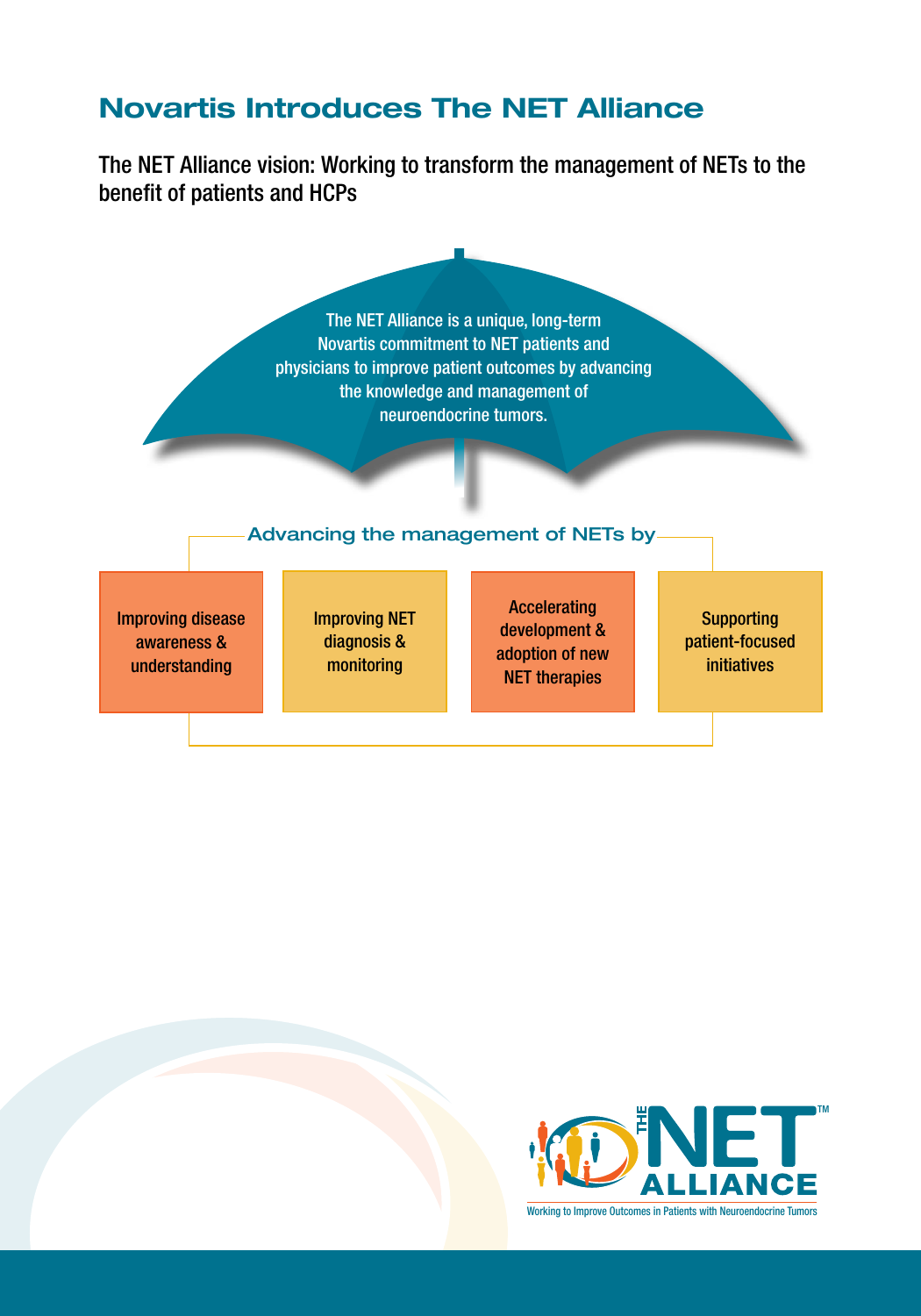# The NET Alliance: A Global Program With a Local Impact

#### Operating principles of The NET Alliance

- Focus on patient needs throughout their journey of NET diagnosis and treatment
- Designed to support a multidisciplinary HCP approach to patient management
- Created with a solid strategic framework, for easy adaptation of program for local country needs
- Commitment to growing and evolving the science and clinical management of NETs

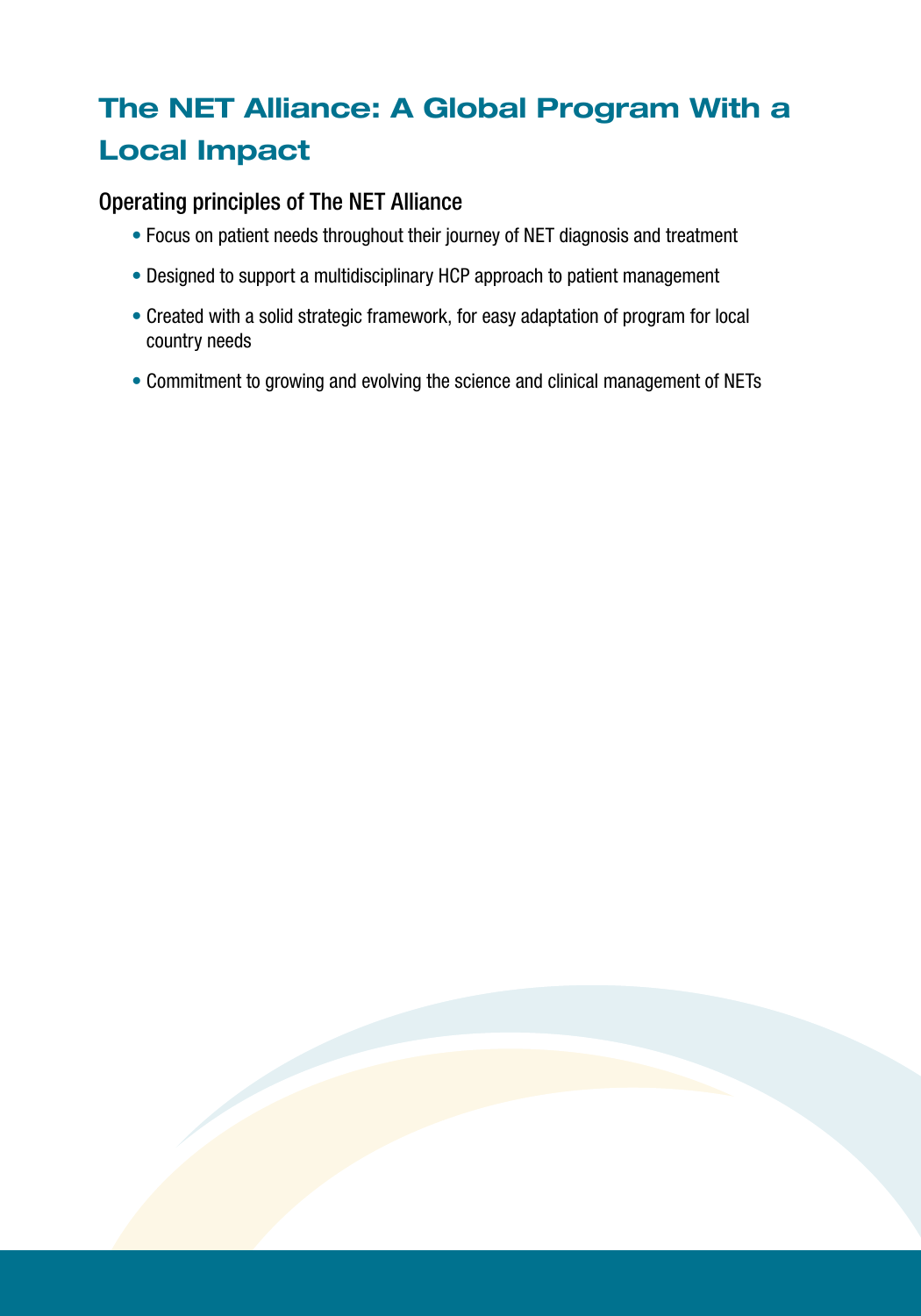### The NET Alliance Initiatives

5 programs with 1 goal: Improving patient outcomes in NETs



• Enable a worldwide NET Awareness Day

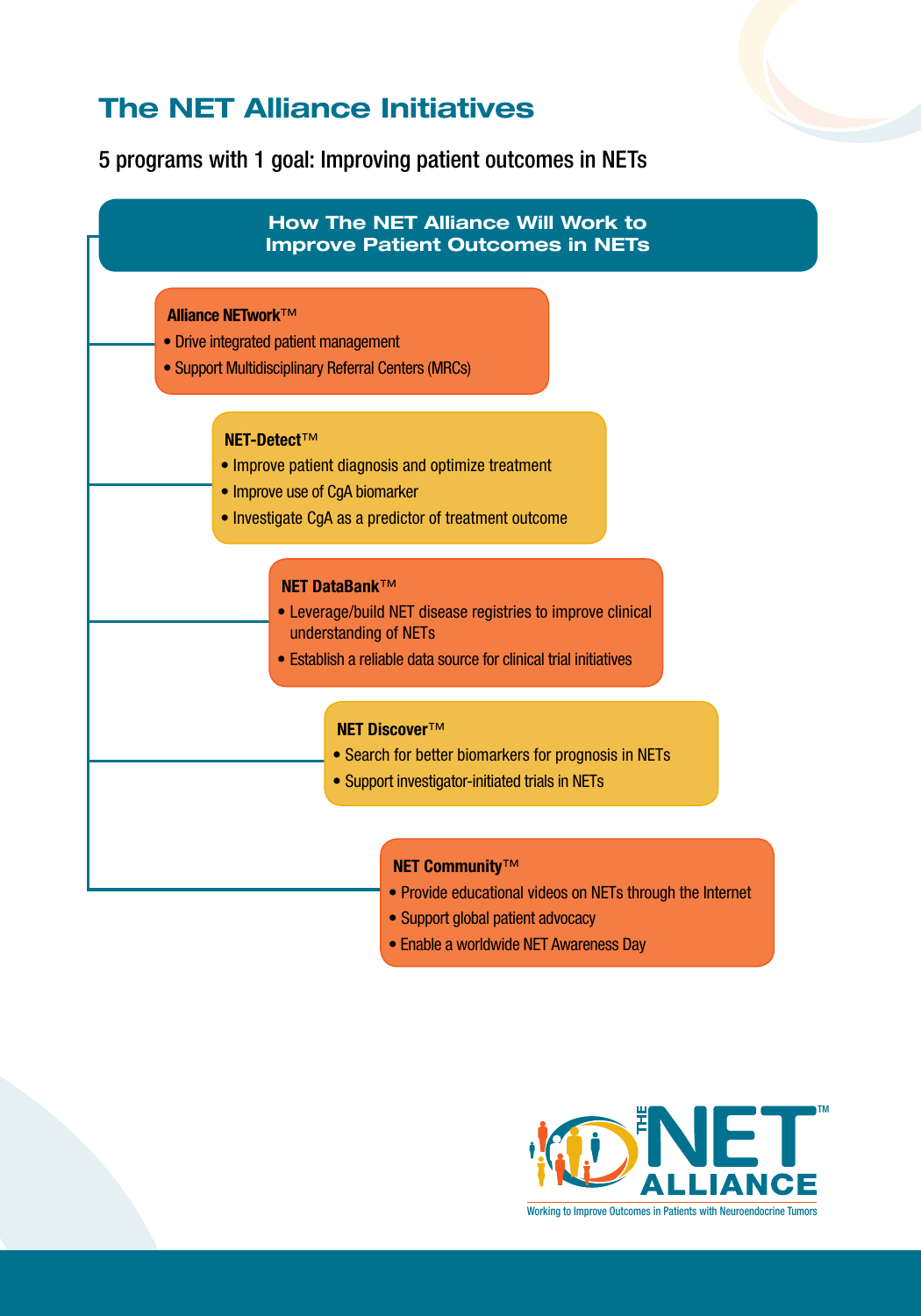# Alliance NETwork™: Supporting a Multidisciplinary Approach

…Because patient outcomes can improve due to the expertise and resources of a Multidisciplinary Referral Center (MRC) for NETs

- The management of NETs differs markedly from that of other, more frequently seen malignancies<sup>5</sup>
	- Patients benefit from access to the specialized skills of oncologists, endocrinologists, surgeons, radiologists, and pathologists $5$
- Local medical institutions and physicians may not be able to dedicate the necessary resources for the management of NETs<sup>5</sup>

#### Alliance NETwork will support the efforts of local physicians and medical institutions to develop highly specialized multidisciplinary teams dedicated to the management of NETs

- Provide educational materials for use within the institution and for outreach to the surrounding medical community
- Provide financial support for educational forums and/or tumor boards focusing on NETs within the institution (as permitted by local laws and regulations)

### The goals of Alliance NETwork

- Support the establishment of specialized hospital centers in the treatment of NETs
- Encourage a multidisciplinary approach to NET patient management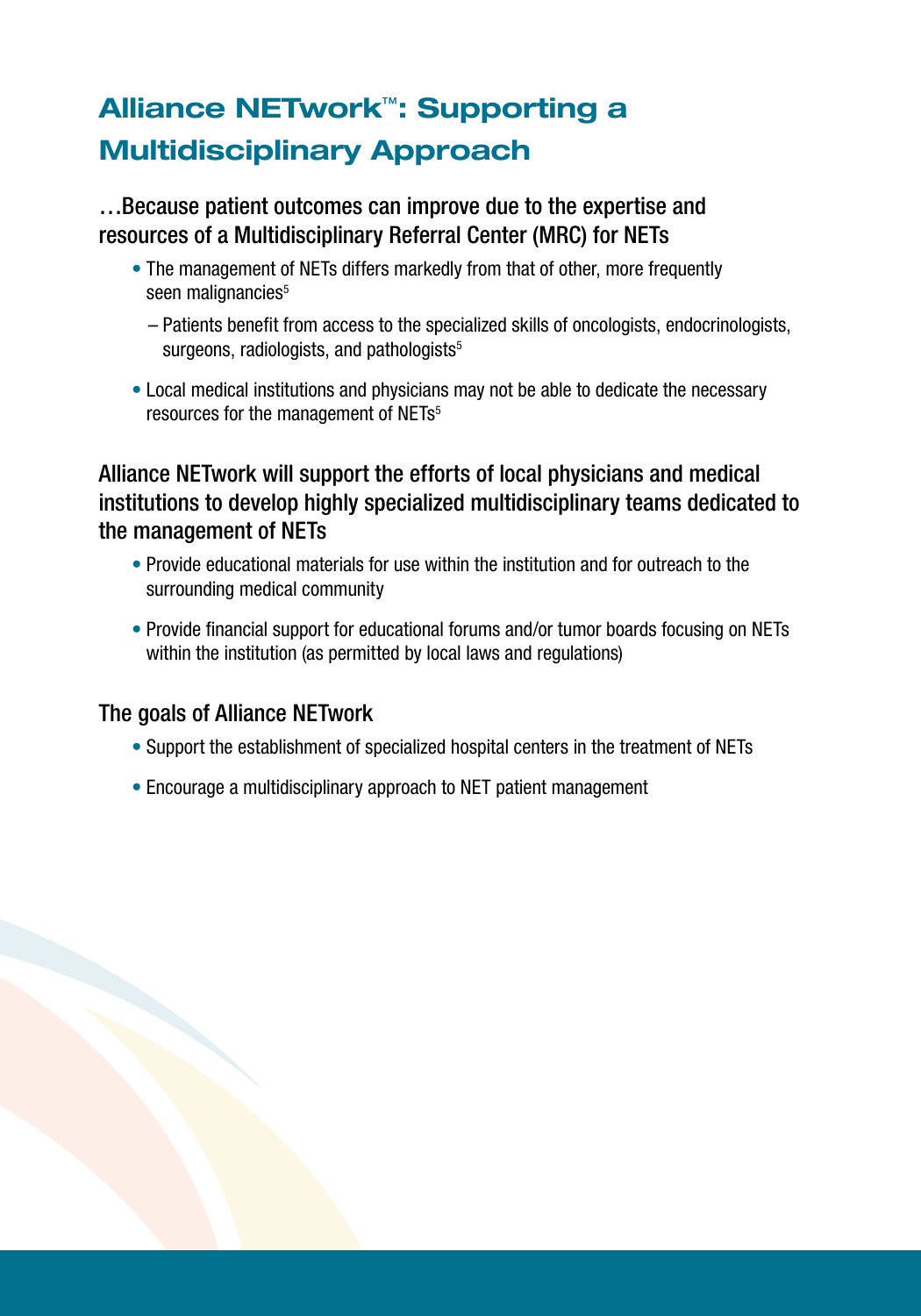### NET-Detect™: Improving Existing Biomarkers

#### …Because hormonal profiles are valuable in identifying and monitoring NETs

- Up to 90% of NETs, irrespective of symptoms, secrete chromogranin A  $(CqA)^6$
- CgA is the most sensitive biomarker for the detection and prognosis of NETs
	- $-$  Levels are indicative of tumor burden<sup>7</sup>
	- $-$  Changes from baseline may indicate disease progression or response to treatment<sup>8</sup>

#### The NET-Detect program will work to optimize the use of biomarkers today and enhance their usefulness in the future

- NET-Detect is a program that encompasses education and research to improve the effectiveness of existing biomarkers as diagnostic and prognostic tools
- Free CgA tests may be provided in some countries where the test is currently not available readily due to healthcare financing (as permitted by local laws and regulations)

#### The goals of NET-Detect

- Support the scientific rationale for CgA testing
- Develop standardized methodologies
- Increase the use of CgA testing to improve diagnosis and optimize treatment

#### References:

1. Modlin IM, Champaneria MC, Chan AKC, Kidd M. A three-decade analysis of 3,911 small intestinal neuroendocrine tumors: the rapid pace of no progress. *Am J Gastroenterol.* 2007;102(7):1464-1473. 2. Vinik A, Moattari AR. Use of somatostatin analog in management of carcinoid syndrome. *Dig Dis Sci.* 1989;34(3)(suppl):14S-27S. 3. Yao JC, Hassan M, Phan A, et al. One hundred years after "carcinoid": epidemiology of and prognostic factors for neuroendocrine tumors in 35,825 cases in the United States. *J Clin Oncol.* 2008;26(18):3063-3072. 4. Hauso O, Gustafsson BI, Kidd M, et al. Neuroendocrine tumor epidemiology: contrasting Norway and North America. *Cancer.* 2008;113(10):2655-2664. 5. Modlin IM, Moss SF, Chung DC, Jensen RT, Snyderwine E. Priorities for improving the management of gastroenteropancreatic neuroendocrine tumors. *J Natl Cancer Inst.* 2008;100(18):1282-1289. 6. Peracchi M, Conte D, Gebbia C, et al. Plasma chromogranin A in patients with sporadic gastro-entero-pancreatic neuroendocrine tumors or multiple endocrine neoplasia type 1. *Eur J Endocrinol.* 2003;148(1):39-43. 7. Eriksson B, Öberg K, Stridsberg M. Tumor markers in neuroendocrine tumors. *Digestion.* 2000;62(suppl 1):33-38. 8. Jensen EH, Kvols L, McLoughlin JM, et al. Biomarkers predict outcomes following cytoreductive surgery for hepatic metastases from functional carcinoid tumors. *Ann Surg Oncol.* 2007;14(2):780-785.